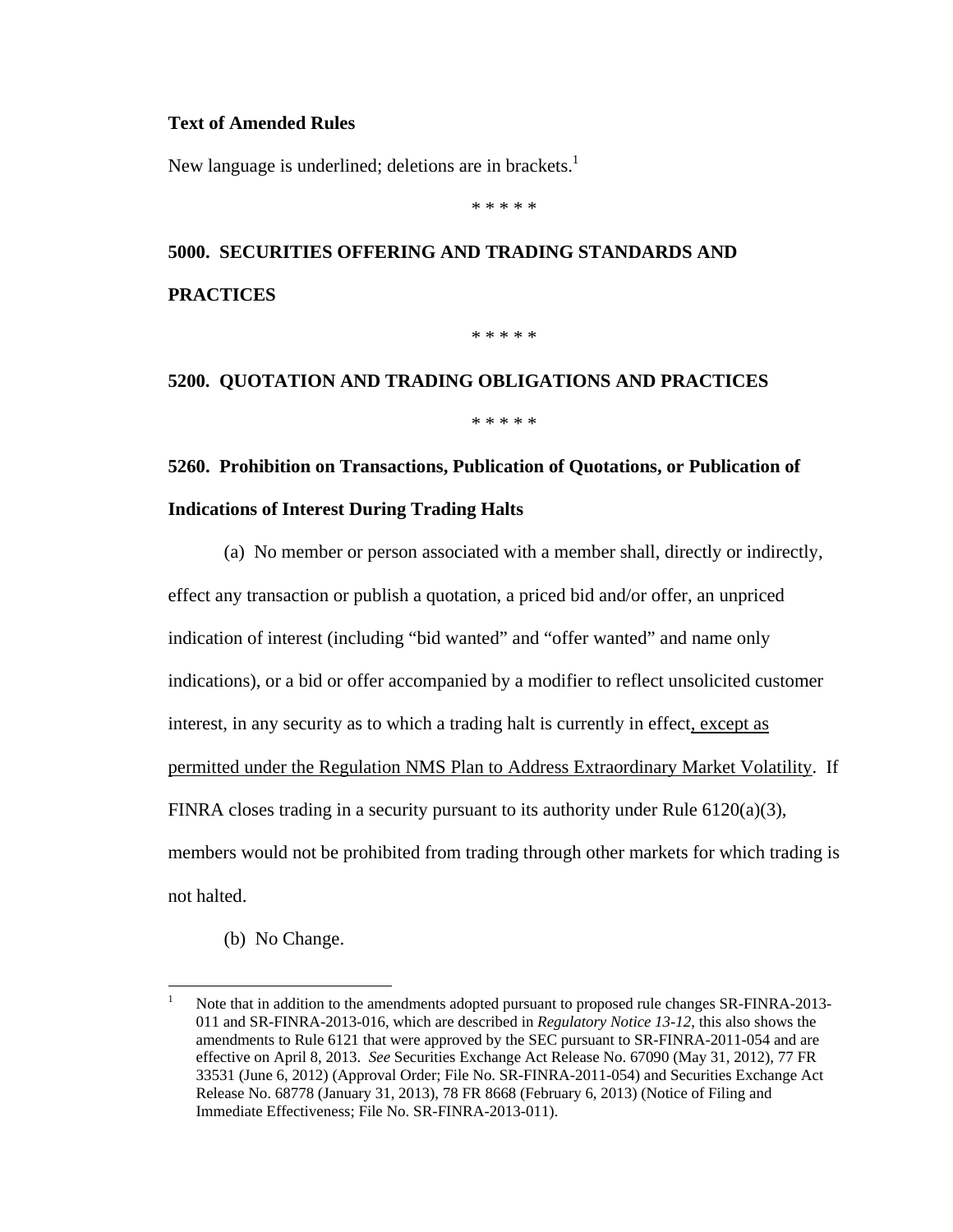## **6000. QUOTATION AND TRANSACTION REPORTING FACILITIES 6100. QUOTING AND TRADING IN NMS STOCKS**

\* \* \* \* \*

#### **6121. Trading Halts Due to Extraordinary Market Volatility**

Pursuant to the procedures set forth in Rule 6120(b), FINRA shall halt all trading otherwise than on an exchange in any NMS stock, as defined in Rule 600(b)(47) of SEC Regulation NMS, if other major securities markets initiate market-wide trading halts in response to their rules or extraordinary market conditions or if otherwise directed by the Securities and Exchange Commission. Members must halt quoting and trading otherwise than on an exchange in any NMS stock as of the time the market-wide trading halt is publicly disseminated.

#### **• • • Supplementary Material: --------------**

#### **.01 Trading Pauses**

(a) The Regulation NMS Plan to Address Extraordinary Market Volatility (Plan) sets forth the circumstances under which the Primary Listing Exchange shall declare a Trading Pause for an NMS Stock. The Plan expressly provides that no trades in an NMS Stock shall occur during a Trading Pause. The Plan also sets forth the circumstances under which trading in an NMS Stock can resume after a Trading Pause. FINRA may permit the resumption of trading otherwise than on an exchange in such NMS Stock if trading has commenced on at least one other national securities exchange. The provisions of this paragraph (a) shall be in effect during a pilot period to coincide with the pilot period for the Plan (including any extensions to the pilot period for the Plan).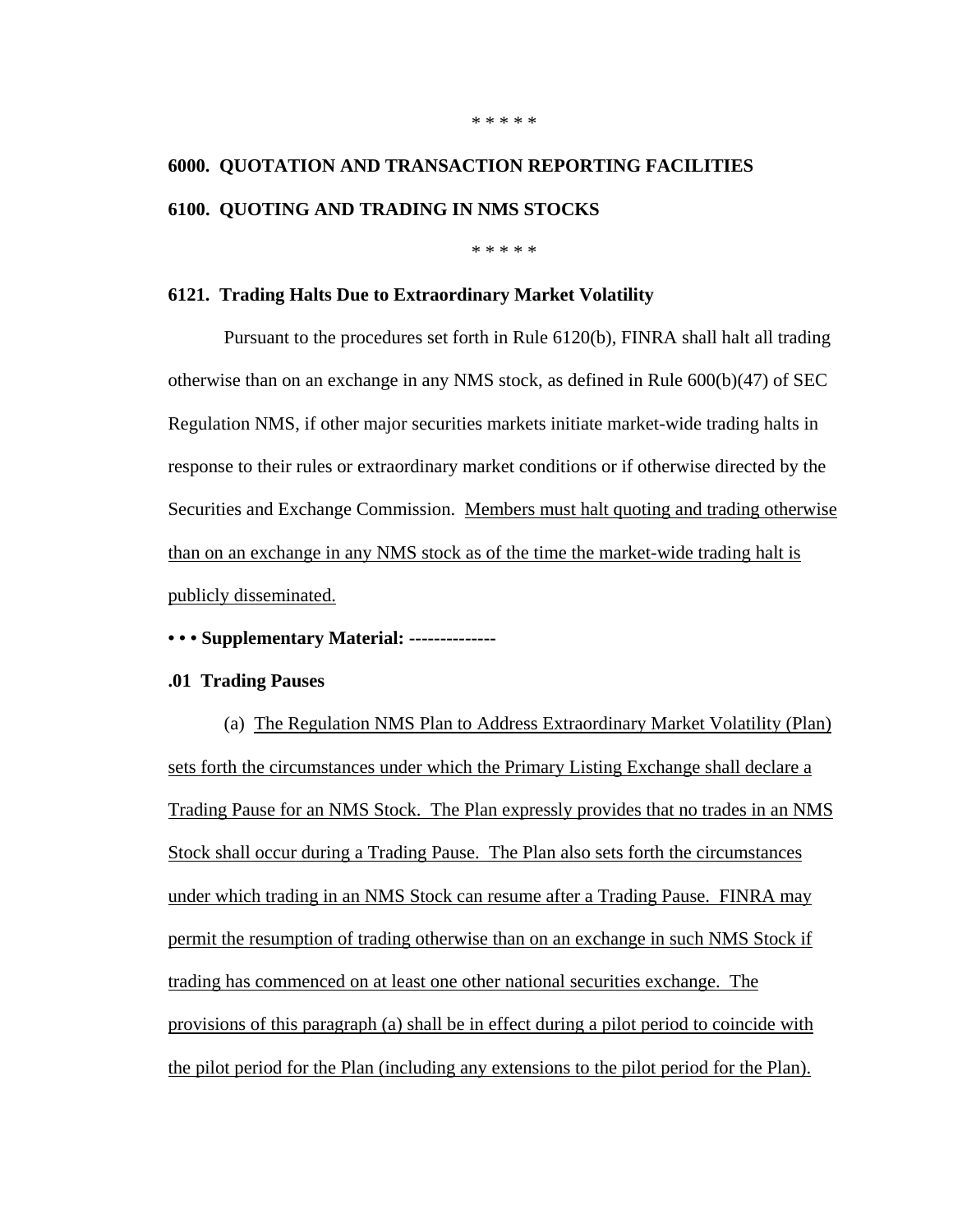(b) For any Tier 1 or Tier 2 NMS Stock for which the Plan has not yet been implemented, [I]if a primary listing market has issued an individual stock trading pause under its Rules, FINRA will halt trading otherwise than on an exchange in that security until trading has resumed on the primary listing market. If, however, trading has not resumed on the primary listing market and ten minutes have passed since the individual stock trading pause message has been received from the responsible single plan processor or the primary listing market has issued notice that it cannot resume trading for a reason other than a significant imbalance, FINRA may permit the resumption of trading otherwise than on an exchange in such stock if trading has commenced on at least one other national securities exchange. Upon implementation of the Plan for any Tier 1 or Tier 2 NMS Stock, this paragraph (b) will cease to apply to that security and paragraph (a) will apply to that security.[(b)] The provisions of [Supplementary Material .01 of this Rule] this paragraph (b) shall be in effect during a pilot period set to end [on the earlier of the initial date of operations of the Regulation NMS Plan to Address Extraordinary Market Volatility or February 4, 2014] upon implementation of Phase II of the Plan. [During the pilot, the provisions in paragraph (a) above shall be in effect with respect to all NMS stocks, other than rights and warrants, covered by the trading pause pilot rules of a primary listing market.]

(c) For purposes of this Supplementary Material .01, the following terms shall have the meanings as set forth in the Regulation NMS Plan to Address Extraordinary Market Volatility: "NMS Stock," "Phase II," "Primary Listing Exchange," "Tier 1," "Tier 2" and "Trading Pause."

#### **.02 Market-wide Circuit Breakers in NMS Stocks**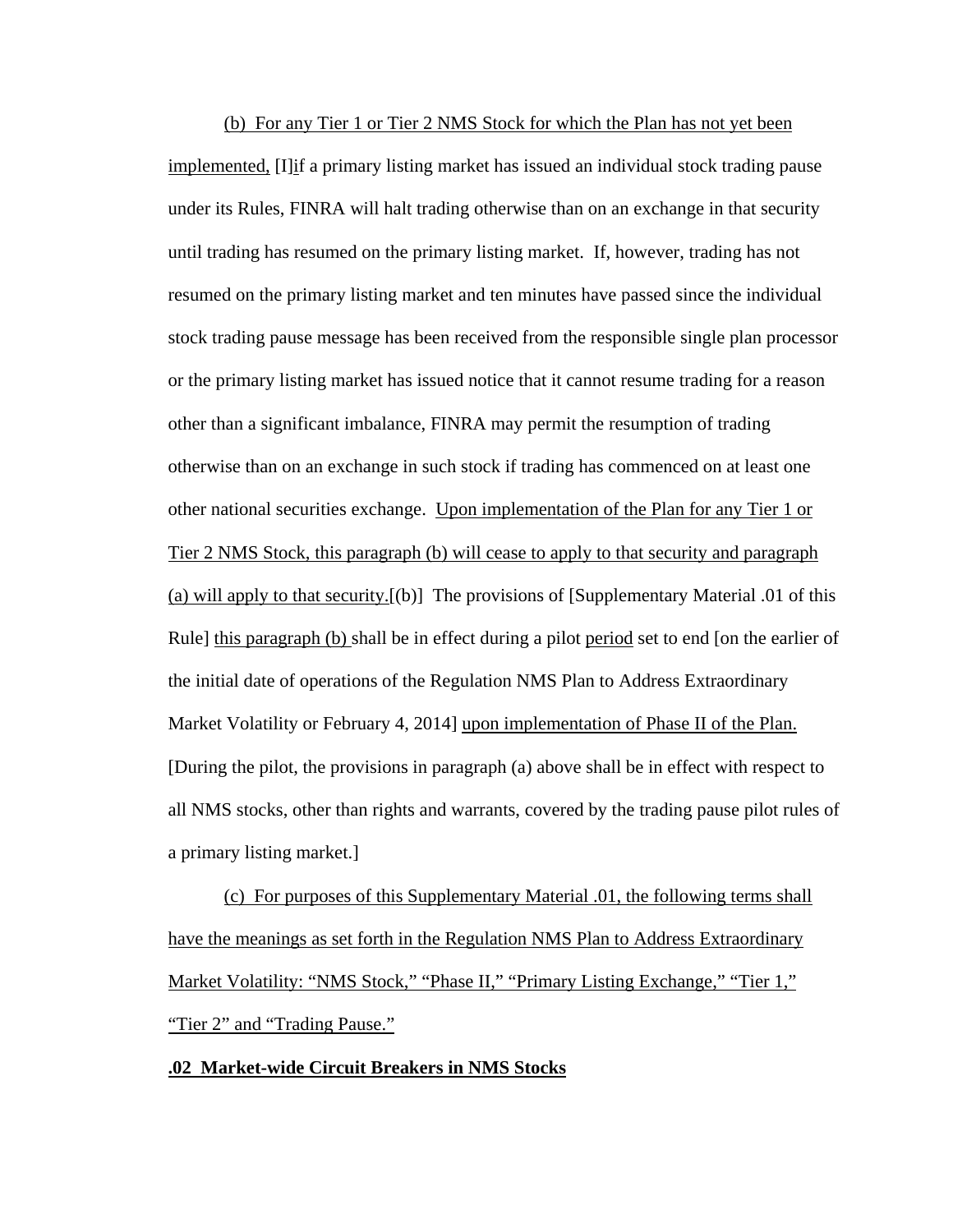(a) In the event of a Level 1, Level 2 or Level 3 Market Decline, as determined by a primary listing market and publicly disseminated, FINRA shall halt trading otherwise than on an exchange in all NMS stocks and shall not permit the resumption of trading for the time periods specified by the primary listing market, except as otherwise provided below.

(b) For purposes of this Rule, a Market Decline means a decline in the value of the S&P 500® Index between 9:30 a.m. and 4:00 p.m. on a trading day as compared to the closing value of the S&P 500® Index for the immediately preceding trading day.

(c) (1) If trading is halted in all NMS stocks for a Level 1 or a Level 2 Market Decline, FINRA will halt trading otherwise than on an exchange in all NMS stocks until trading has resumed on the primary listing market. If, however, the primary listing market does not reopen a security within 15 minutes following the end of the 15-minute halt period, FINRA may permit the resumption of trading otherwise than on an exchange in that security if trading in the security has commenced on at least one other national securities exchange.

(2) If a Level 3 Market Decline occurs at any time during the trading day, FINRA shall halt trading otherwise than on an exchange in all NMS stocks until the primary listing market opens the next trading day.

(d) The provisions of Supplementary Material .02 of this Rule shall be in effect during a pilot period to coincide with the pilot period for the Regulation NMS Plan to Address Extraordinary Market Volatility unless the pilot is either extended or approved permanently.

\* \* \* \* \*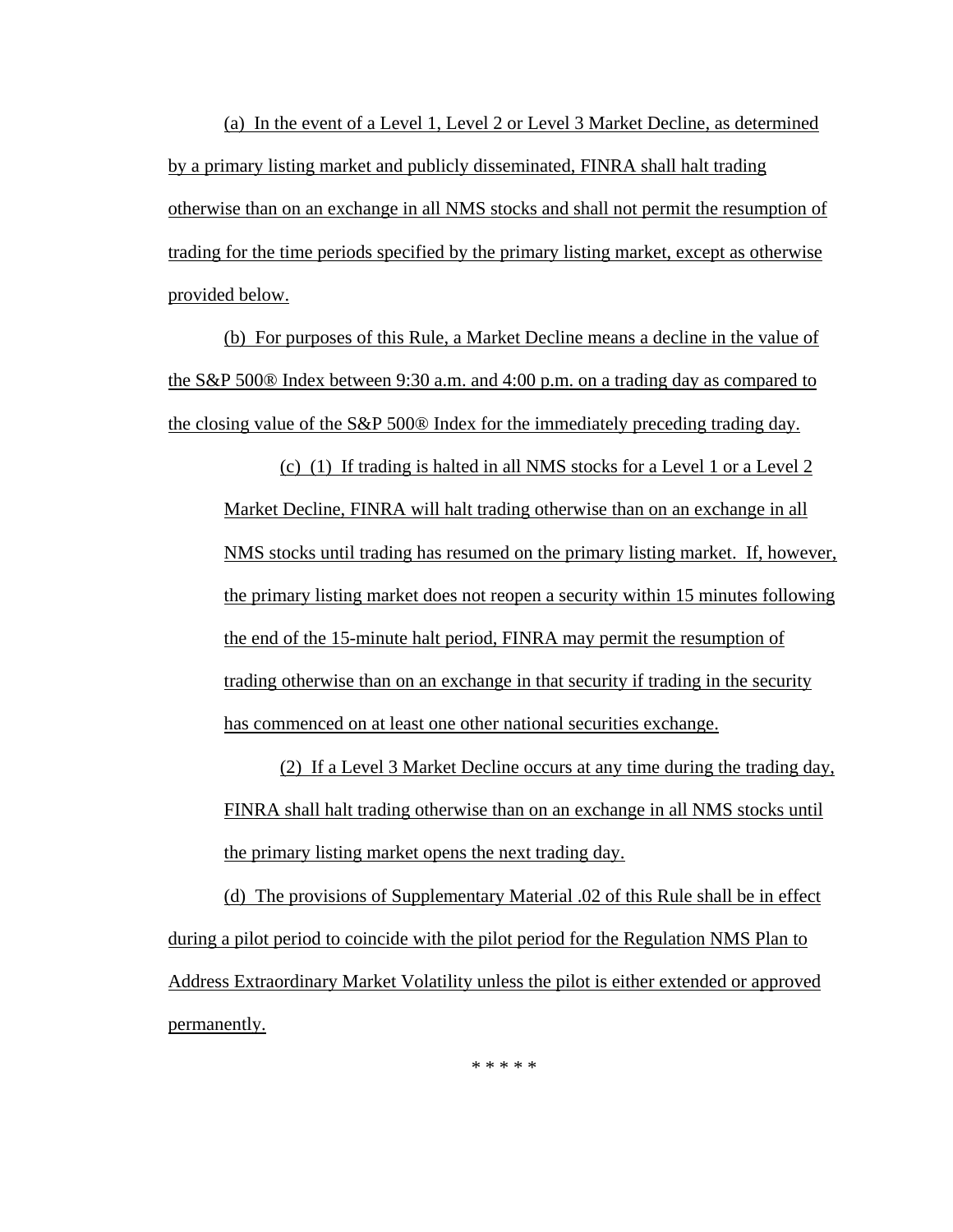## **6190. Compliance with Regulation NMS Plan to Address Extraordinary Market Volatility**

(a) A member that is a trading center in an NMS Stock shall establish, maintain and enforce written policies and procedures that are reasonably designed to comply with the requirements of the Regulation NMS Plan to Address Extraordinary Market Volatility (Plan) and specifically to prevent:

(1) the execution of trades at prices that are below the Lower Price Band or above the Upper Price Band for an NMS Stock, except as permitted under the Plan;

(2) the display of offers below the Lower Price Band and bids above the Upper Price Band for an NMS Stock; and

(3) the execution of trades in an NMS Stock during a Trading Pause; however, bids and offers may be displayed during a Trading Pause, as permitted under the Plan.

(b) This Rule shall be in effect during a pilot period to coincide with the pilot period for the Plan (including any extensions to the pilot period for the Plan).

**• • • Supplementary Material: ------------------**

**.01** For purposes of this Rule, the following terms shall have the meanings as set forth in the Regulation NMS Plan to Address Extraordinary Market Volatility: "Lower Price Band," "NMS Stock," "trading center," "Trading Pause" and "Upper Price Band."

\* \* \* \* \*

### **11000. UNIFORM PRACTICE CODE**

\* \* \* \* \*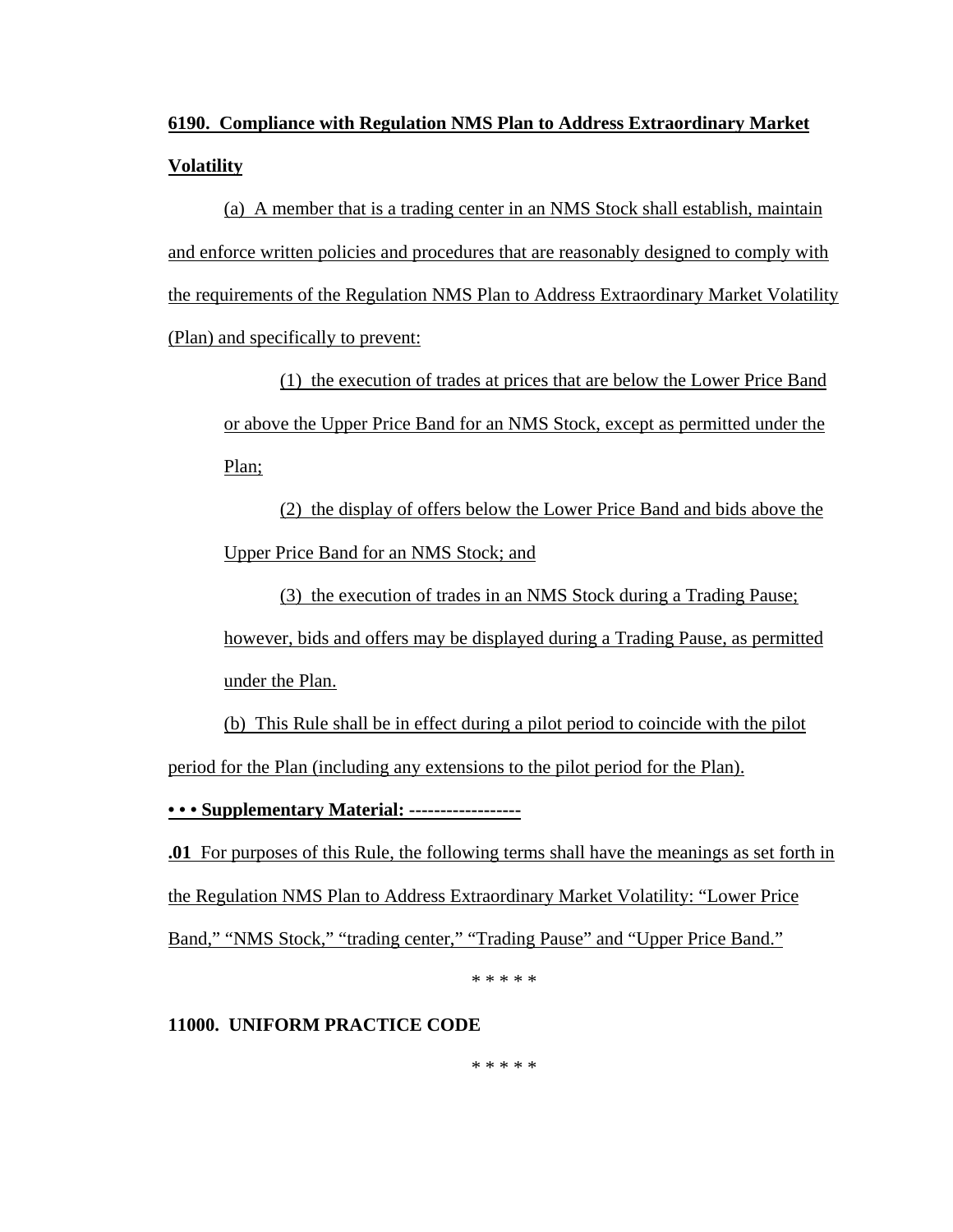#### **11800. CLOSE-OUT PROCEDURES**

\* \* \* \* \*

#### **11892. Clearly Erroneous Transactions in Exchange-Listed Securities**

(a) through (b) No Change.

#### • • • **Supplementary Material: --------------**

**.01** No Change.

**.02** The amendments set forth in File No. SR-FINRA-2010-032 and the provisions of Supplementary Material .03 of this Rule shall be in effect during a pilot period set to end on [February 4, 2013] September 30, 2013. If the pilot is not extended or approved as permanent by [February 4, 2013]September 30, 2013, the version of this Rule prior to SR-FINRA-2010-032 shall be in effect, and the provisions of Supplementary Material .03 of this Rule shall be null and void.

**.03** Securities Subject to Limit Up-Limit Down Plan. For purposes of this Supplementary Material .03, the phrase "Limit Up-Limit Down Plan" or "Plan" shall mean the Plan to Address Extraordinary Market Volatility Pursuant to Rule 608 of SEC Regulation NMS.

(a) The provisions of Rule 11892 paragraphs (a) and (b) and Supplementary Material .01 above shall govern all over-the-counter transactions in exchange-listed securities reported to a FINRA system, such as a FINRA TRF or ADF, including transactions in securities subject to the Plan, other than as set forth below.

(b) If as a result of a member's technology or systems issue any transaction reported to a FINRA system, such as a FINRA TRF or ADF, occurs outside of the applicable price bands disseminated pursuant to the Plan, a FINRA officer, acting on his